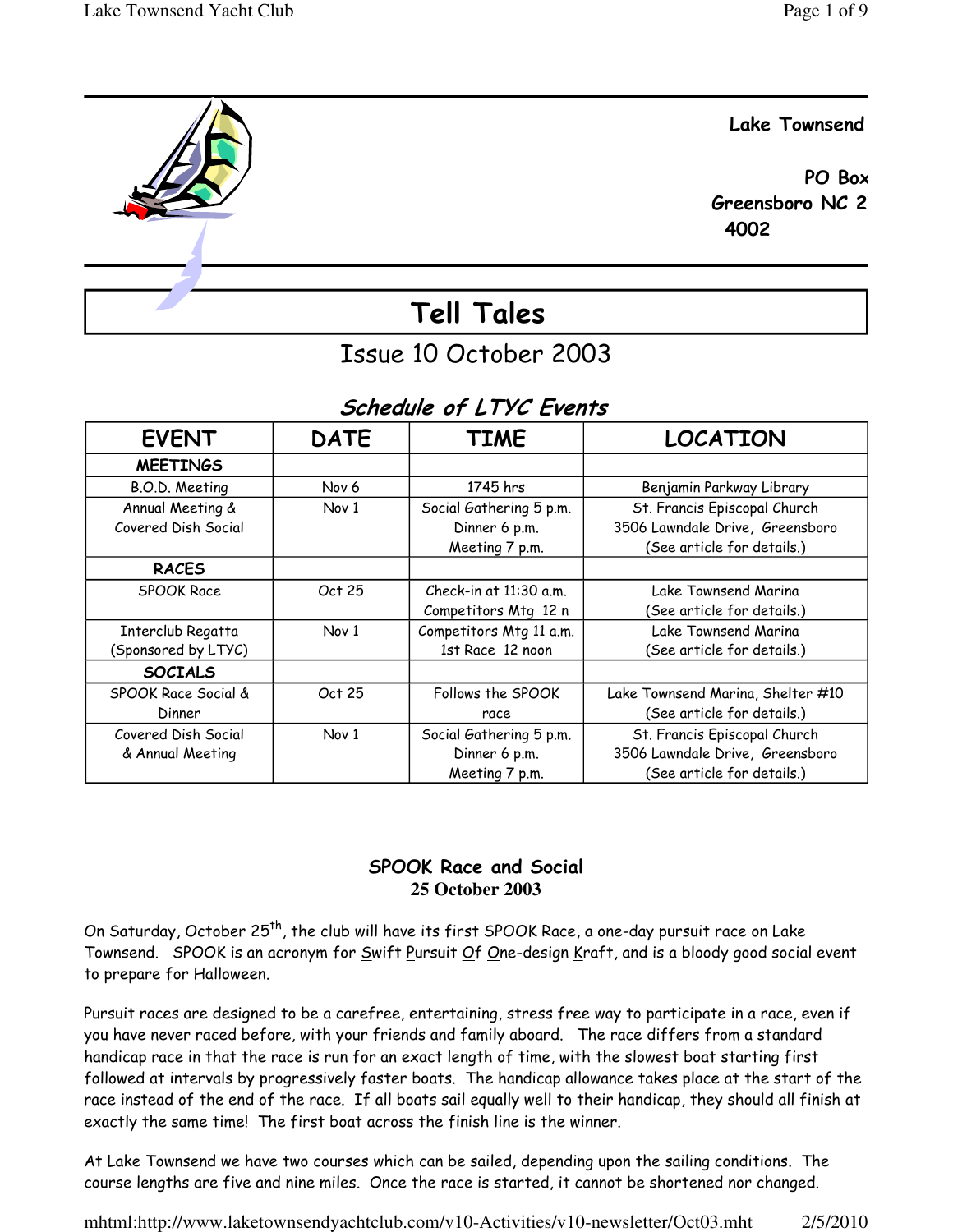If you have a boat with an old, suspect, highly suspect or current handicap, you are asked to participate. The only rules one needs to know are basic seamanship rules such as starboard tack has right of way over port tack, and how to tell time. This is carefree racing for everyone, regardless of whether you have raced a boat. This event is just as much fun for the day sailor or cruiser as for the avid racer. More experienced sailors consider inviting a new member to crew. New members who would like to crew with a more experienced sailor can contact John Hemphill at hemphill @gborocollege.edu or see the Help Lines box in this newsletter for his number.

Following the race, we will have a social and dinner at shelter #10. Dinner will be homemade chili, slaw, cornbread, dessert, and beverages of your choice. Vegetarian chili will also be available.

To register, email Esther Khoury at estherkhoury@hotmail.com, or refer to the Help Lines box in this newsletter for her number, no later than Wednesday, <u>October 22<sup>nd</sup>.</u> Give her your name, the class of boat you will sail, and the number of people for dinner. Those registering after October 22nd may race, but there is absolutely no guarantee that any extra chili or other dinner foods will be available to serve those who did not register early! If you would like to eat dinner with us but will not be racing, you are most welcome! However, we strongly recommend registering early!

Registration fee is \$5 per boat, and dinner is \$6 each per man, woman, child and spook. Payment is to be made at check-in on Saturday, October 25<sup>th</sup> between 11:30 am  $-$  12 noon at shelter #10. The competitors' meeting is at 12 noon. The race starts at 1:00 pm. The chili dinner is planned to be held after the race probably around 5 p.m.

This is a howling good event for the entire family as well as guests to prepare for ghosts, goblins, and things that go bump in the night!

# INTERCLUB REGATTA

The Interclub Regatta (LTYC vs. Oak Hollow Yacht Club) is Saturday, November 1. Three races are planned for Saturday only (no races on Sunday) with LTYC as the host club. There is no registration fee. Competitors meeting is at 11:00 am. First race starts at 12 noon. We need all the boats from LTYC that we can get to compete! Let us hope for a brisk autumn breeze!

# RACING AND LEARNING TO SAIL

By Bill Grossie, Commodore

It has been said many times that the best sailors are on the Race Committee. Perhaps it is the perspective of sitting on an anchored boat while the racers fly past and everyone's decisions can be second guessed. Certainly the Committee Boat is a good place for the student of sailing and sail racing, and in the words of Yogi Berra "one can observe a lot by watching". For example, one could observe the seasoned veteran pointing high, occasionally pinching to take a short course to the windward mark, while the new sailor heads wide on the course many degrees off the best route. Two racers head toward the gate, each choosing a different mark to round. Which one chose correctly? Watch and see. Beyond the observation, a new sailor can learn the race starting sequence, the meaning of flags, the racecourses used by the Club, and learn about sailing from the other race committee members.

# ANNUAL MEETING &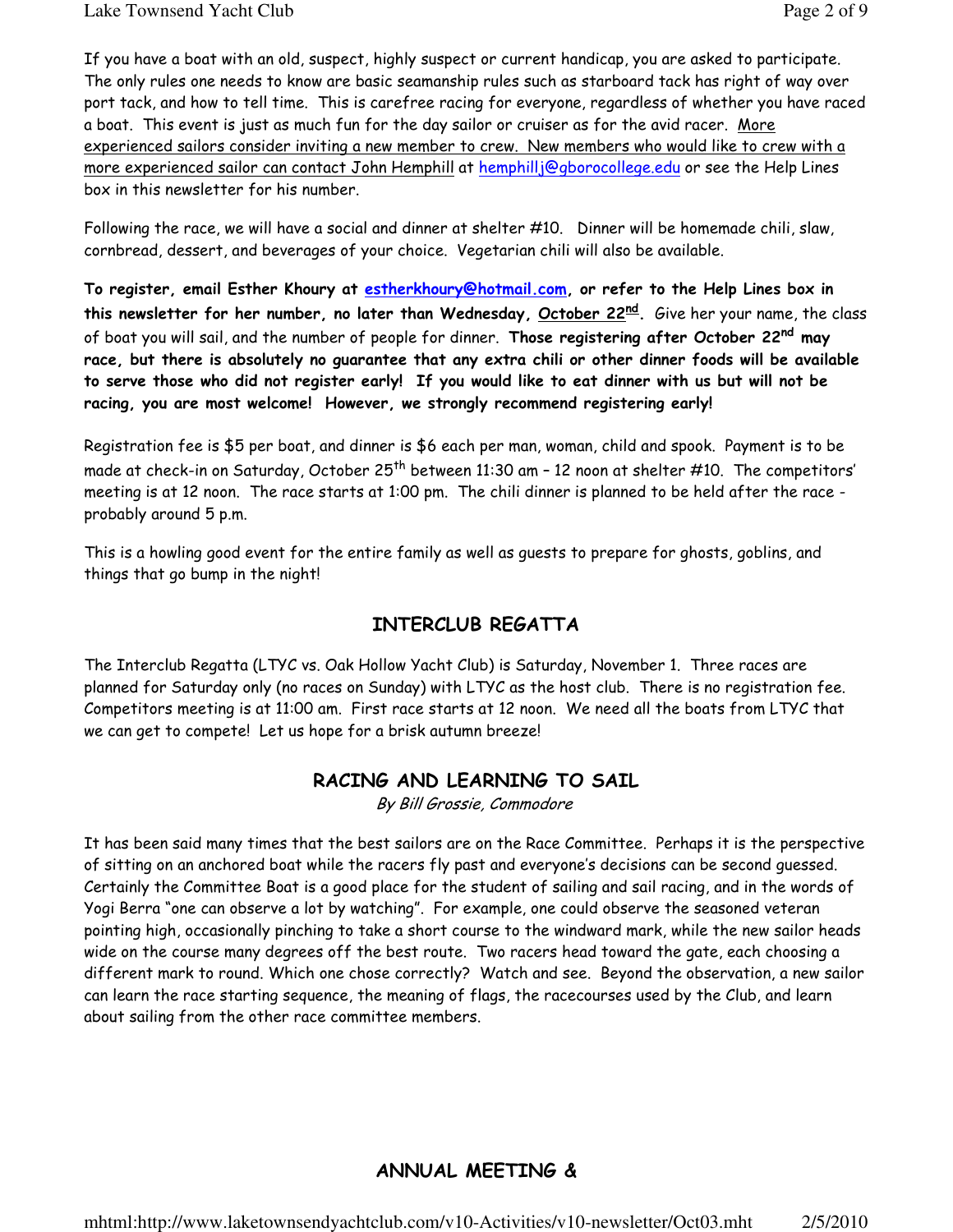The parish hall at St. Francis Episcopal Church has been reserved for the LTYC Annual Meeting and Covered Dish Social on Saturday evening, November 1. The church is located at 3506 Lawndale Drive in Greensboro.

We will begin to gather at 5 p.m., and dinner will be served at 6 p.m. This is a great time to socialize! You will probably hear some stories about the Interclub Regatta which will have been held earlier that day. Other accounts of cruising and racing experiences are bound to follow. Members are encouraged to bring wonderful foods of your choice as this is a covered dish dinner. Fix a favorite recipe, bring a sampling of a delicacy of your choosing from your local grocery store or deli, or bring a few extra servings of a knockout dish you've discovered at a restaurant or from a caterer. The parish hall furnishes a full kitchen.

Join us after dinner at 7 p.m. as we elect Directors and Officers and approve the annual budget and dues. After the meeting, we clean up and put tables and chairs back where they were. Do come and share in the fun and camaraderie!

# ISABELLA CHANGES PLANS

By Rudy Cordon

I did not make the trip to Pamlico Sound because hurricane Isabella destroyed a lot of the area. Instead, I took a short trip to Kerr Lake on the NC / VA border line. Here is a brief note.

Left on Thursday with club member Jeff Taylor, and we stayed at the Starter Point Marina. The fee is \$ 0.50 per foot of boat. In my case " La Niña" is a Catalina 22 ft, so we paid \$22 for two nights. The pier had electrical connection, and we connected a portable heater to the electrical outlet to keep warm at night. I got the chance to use my Christmas present which is a stainless steel grill with a gas bottle. The stakes and chicken were super duper. And the red burgundy made it all that much better.

1st day, we sailed for about 3 hours with winds from the NE at 15-20 M/hr - good sailing with a little bit of risk.

2nd day, we sailed for about 5 hrs with 5-10 M/hr NE winds. Basically Jeff and I just laid back and looked at the sky. I laid down and sailed, halfway asleep. Totally stress free.

On the 3rd day, things changed quite a bit. N wind mostly with 20 -25 M/ hr and gusty. Jeff was the captain, but he passed the tiller to me. I laid the boat to about 30 - 35 degrees. You could see the water on the edge of the boat and through the windows. The tiller was hard to keep. We were stretched out, but that did not make much difference to 3500 lbs of boat. We sailed like this for about 1 and 1/2 hours. We came back exhausted and thrilled.

Kerr Lake is only 2 hours from Greensboro and most of it is State parks, so if anyone wants to get out from it all, Kerr Lake is your place.

# CRUISING Smith Mountain Lake, Va. By Steve Raper

We had a great weekend. Bill Grossie and Sonja Hughes, Rudy Cordon and Claudia, and Debra and I went up Friday and came back today. Bill and Sonja brought their Precision, and I took my Flying Scot. For a change, the water level was up so launching and docking were easy. I put Baby in Friday afternoon before the others arrived and single handed for several hours, and it was dark by the time I docked. Saturday, we sailed across to Vista Point and down the channel towards the dam. We sailed into the cove and checked out the festivities at the Saunders Marina peninsula where each year there is an annual Fall Festival.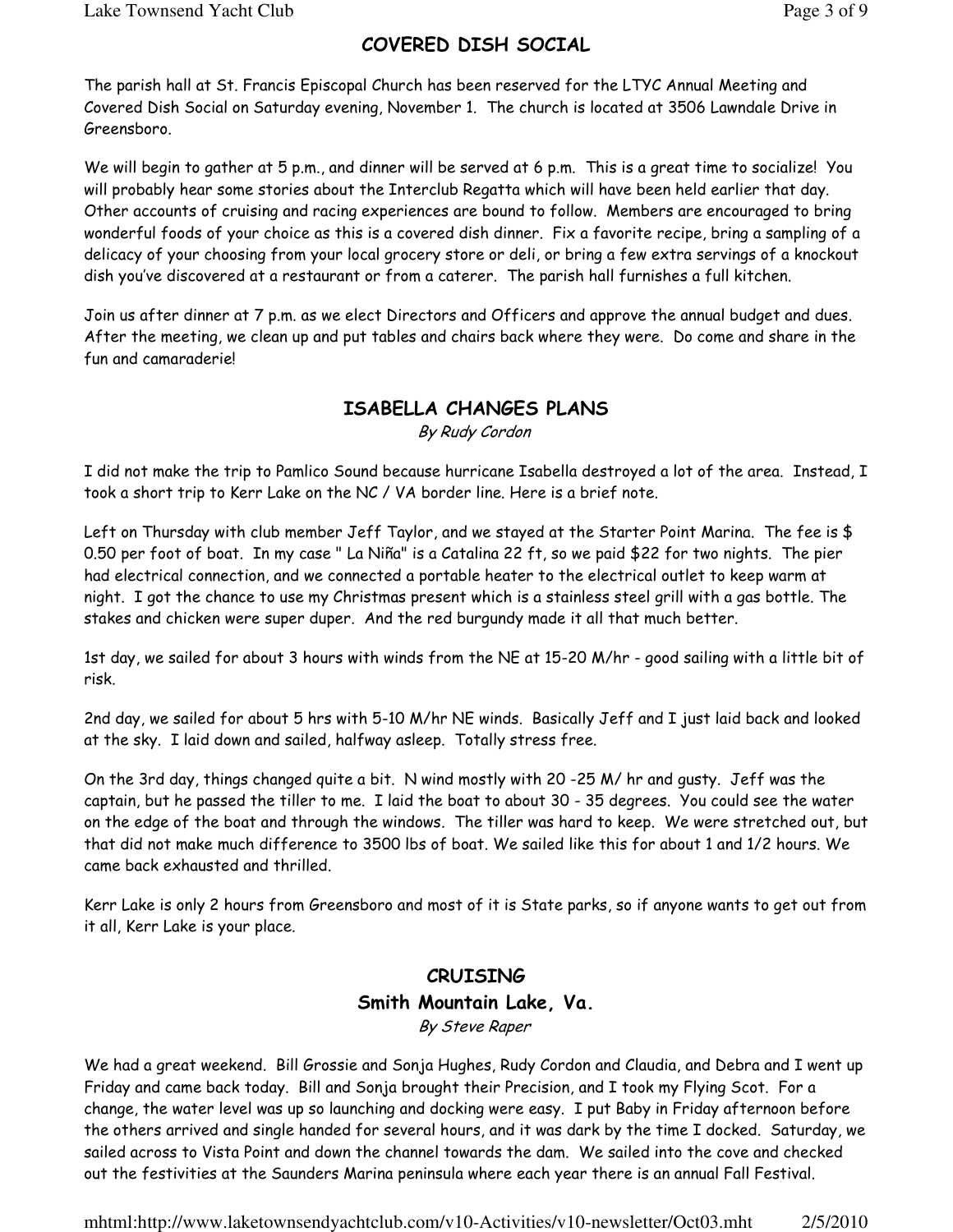#### Lake Townsend Yacht Club **Page 4 of 9** and  $P$  and  $P$  and  $P$  and  $P$  and  $P$  and  $P$  and  $P$  and  $P$  and  $P$  and  $P$  and  $P$  and  $P$  and  $P$  and  $P$  and  $P$  and  $P$  and  $P$  and  $P$  and  $P$  and  $P$  and  $P$  and  $P$  and  $P$

There is music, food, a carousel and other rides for the kids, a band and a display of classic cars right next to the water. The winds were perfect for easy cruising, and the sky was a bit overcast, but the predicted rain never came except for a few very light sprinkles as we came back in. There are two restaurants close by, and the food was fantastic. A great time was had by all, as usual.

## GPS WAYPOINTS

#### HAILING ALL GPS RECEIVER USERS

 LTYC members are invited to share good waypoints and relevant information about the area you choose to feature. Include tips and personal experiences that would be helpful or interesting to others. Also feel free to share information that you read, see, or hear elsewhere concerning GPS, including tips from other sailors. Be sure to tell us exactly where or from whom you received the information, so that we can confirm the source and accuracy, and give them proper credit. Contact either the newsletter editor, P. Reynolds (see Help Lines box) or Steve Raper (see LTYC Directory for his phone number or email him through the LTYC Web site).

### Columbia Gorge – Windsurfing Capital of the Northwest Near N45.41.56 W121.53.25 By Bill Grossie

As many club members know, I grew up in the Northwest where I could see the Columbia River from our front room. The wind is always blowing in the Columbia Gorge. In the summer bringing rain or clear weather in the winter, the east wind would bring bitter cold and occasionally snow. Everyone complained about the wind but until recently few did anything about the wind. Over the last decade, the Columbia Gorge has become the windsurfing capital of the Northwest, and now kite skiers skip across the water. It is no wonder that the Columbia Gorge Racing Association was formed in 1995 to sponsor sail racing events. This year twelve National and International Sailing events were hosted by the CGRA including the 49ers National Championships. Sonja and I were lucky enough to watch a couple of the ten races of the weekend.

The 49er is a new Olympic class replacing the Flying Dutchman. The 49er is a 260 pound sled with over 400 square feet of sail. Two crew scramble from one outrigger to the other to balance the boat. We were watching from shore near the windward mark. Boats hit the layline with perhaps three-quarters up the course. Once the boats were around the mark, the spinnakers would come out, and the acceleration resembled Star Wars' Hans Solo hitting hyperdrive in the Millennium Falcon! It was exciting to watch!

Portland's newspaper, The Oregonian, had featured a picture of a 49er with the crew hiked out on the outrigger, so there was a crowd of onlookers for the Sunday races. Near our vantage point, two couples spread a gingham tablecloth, opened a bottle of wine and prepared deli sandwiches. They were not great sail racing fans, but the races were a good excuse to get out and enjoy the day.

# **FOR SALE ADS**

### **Neoprene Knee Pads for sailing**

Brand: Musto Model: 187 Color: black Condition: new Price: \$40 If interested, contact fonovichp@yahoo.com for pictures/product features. Posted by Patricia & Nicolas Granucci.

## **Foul Weather Gear**

Brand: Douglas Hill Size: Medium Condition: used, all seams with original seal Color: green and white Price: \$90 If interested, contact fonovichp@yahoo.com for pictures/product features. Posted by Patricia & Nicolas Granucci.

### **Compass**

Brand: Danforth Color: white and light blue Model: High Speed Constellation C401WB Color: white and light blue Condition: new, no use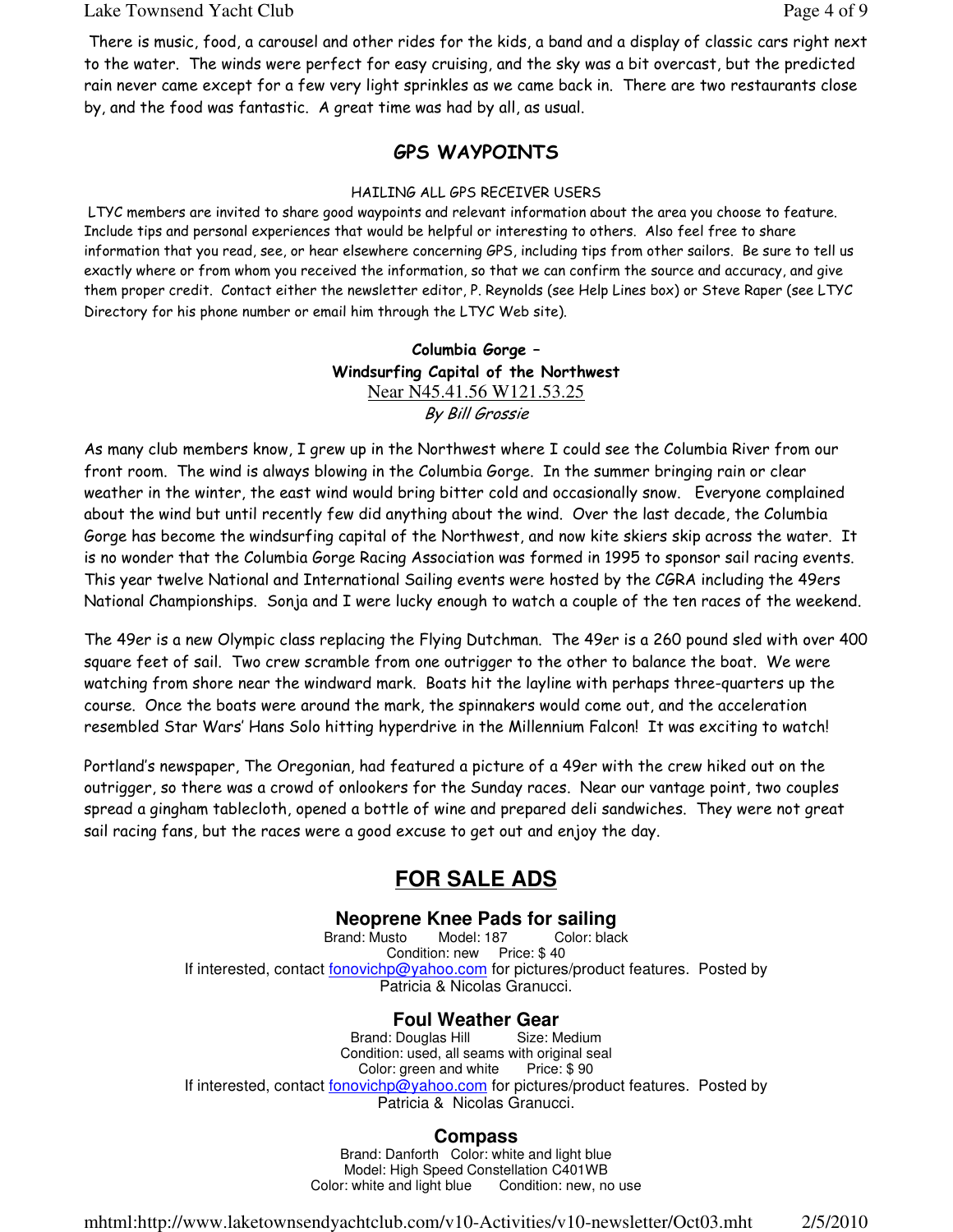Price: \$ 200

If interested, contact <u>fonovichp@yahoo.com</u> for pictures/product features. Posted by Patricia & Nicolas Grannucci.

## **San Juan 21**

1973, Mark I, sail #477,

Serial Number – CLK 21 063 0173

White hull, blue cove stripe and waterline stripe, no bottom paint. Forward hatch, backstay adjuster, bow pulpit, kick-up rudder (new pintels and gudgeons), running lights, bulkhead mounted compass and knot meter. Keel has been professionally faired and new keel gasket. Blue 'V' berth cushions, and quarter berth cushions, sink (new thru fitting), Porta Potti, custom built storage boxes, and interior lights. Two sets of sails: Clark main, genoa, working jib, and spinnaker; North main, genoa, and spinnaker. Kenyon alcohol stove, forward hatch wind scoop, boarding ladder, cockpit awning, dock lines, and anchor, chain and line.

Outboard Motor, model 5ML, 5 HP Mariner with long shaft, gear shift (F,N,R), separate fuel tank, serial number 6E3L 424800, purchased new 5/28/88 (less than two hours operating time). Trailer is Fleet Cap'n galvanized trailer, Model # 21 SJ G, Serial #21-494, built 4/30/81, Bearing Buddies, tongue jack/wheel, and new spare tire. Can be seen at Lake Townsend Marina, Dry Storage space #4. Price: \$4,000.

Contact: Jere Woltz 530 Woodland Drive Greensboro, NC 27408 Tel. & FAX: 336-275-9276

#### **16' Mistral & Trailer**

North Sails, Swing keel & rudder, Compass. Easy to Sail \$1,500.00 Call: Dave Varsik 336-712-9668

#### **1984 Mirage 5.5 Sailboat**

20 ft. "Pocket Cruiser" or "Club Racer" Boat and trailer in good condition. 2 sets of sails. Sunbrella sail covers. Humminbird depth finder. (2) 12-volt gel batteries. 3 hp. Johnson outboard. Adjustable motor mt. Extra set of tires and wheels for trailer. \$2950.00

> Contact: George Bageant 336-629-2750 or gbageant@hotmail.com

#### **71/2 HP outboard**

Long shaft, running good but will need tune up. Asking \$450. Contact: Rudy Cordon 336 540-8848

### **American 14.6 Sailboat**

Fiberglass construction with anodized spars, Harkin blocks, fiberglass-weighted centerboard, kick up rudder, and Dacron sails, and galvanized trailer with mast stanchion can seat four adults. \$1000.00

View it: sailingsource.com/americansail/default.htm

Call Randee Drake, 336 586-0181 / email kb4qqj@mindspring.com

# **WANT ADS**

# **FLYING SCOT**

Looking to buy a Flying Scot, in good to very good condition.

Call: Phil Leonard W) 800 948-0827 H) 336 643-0913

### Lake Townsend Yacht Club Help Lines

 **Commodore: Bill Grossie 336 643-1730 R**

 **wgrossie@infionline.net**

 **Races/Property: George Bageant (Vice Commodore) 336 629-2750 R 336 626-1966 B gbageant@hotmail.com** 

 **Sailing Classes: Alison Childress**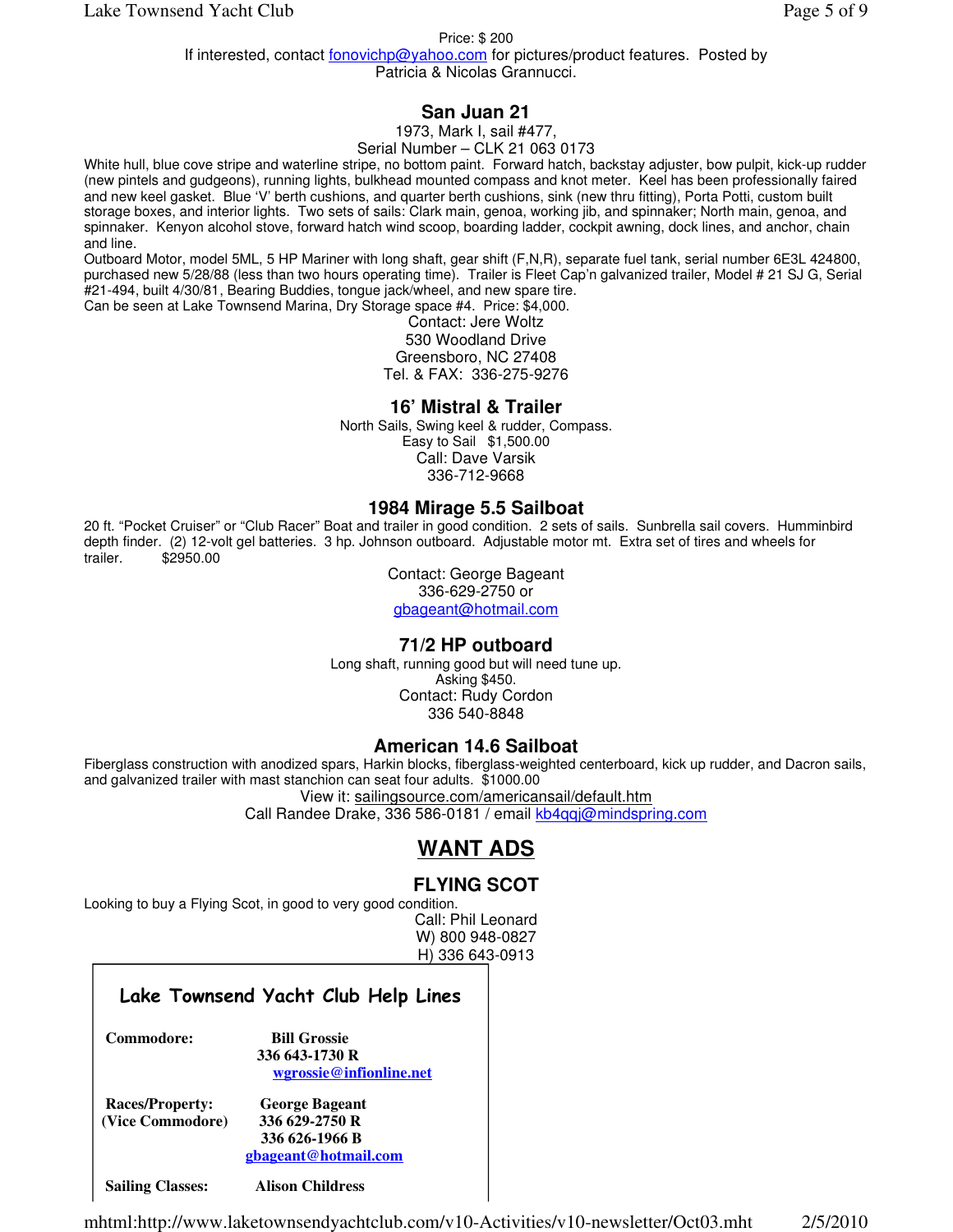## Lake Townsend Yacht Club Page 6 of 9

| (Rear Commodore)                         | 336 540-0885 R<br>childress@ctwo.net                                                             |
|------------------------------------------|--------------------------------------------------------------------------------------------------|
| Cruising:                                | <b>Hugh McLawhorn</b><br>336 627-0056 R<br>footinpa@hotmail.com                                  |
| Membership:                              | kmmclawhorn@netscape.net<br><b>John Hemphill</b><br>336 632-0864 R<br>hemphillj@gborocollege.edu |
| <b>Publicity/History:</b><br>(Secretary) | <b>David Young</b><br>336 545-1655 R<br>sandyleo@aol.com                                         |
| <b>Finance:</b><br>(Treasurer)           | <b>Esther Khoury</b><br>336 379-0310 R<br>estherkhoury@hotmail.com                               |
| <b>Junior Sailing:</b>                   | Ray Barker<br>336 282-6566 R<br>rbarker56@yahoo.com                                              |
| Mayor's Cup Regatta:                     | Ella Wren<br>336 333-9420 R<br>ewren@triad.rr.com                                                |
| <b>Newsletter/Directory:</b>             | <b>Pamela Reynolds</b><br>336 856-2908 R<br>pfcr4201@aol.com                                     |
| Nominating:<br>(2002 Commodore)          | John Goodman<br>336 605-9255 R<br>deacon76@bellsouth.net                                         |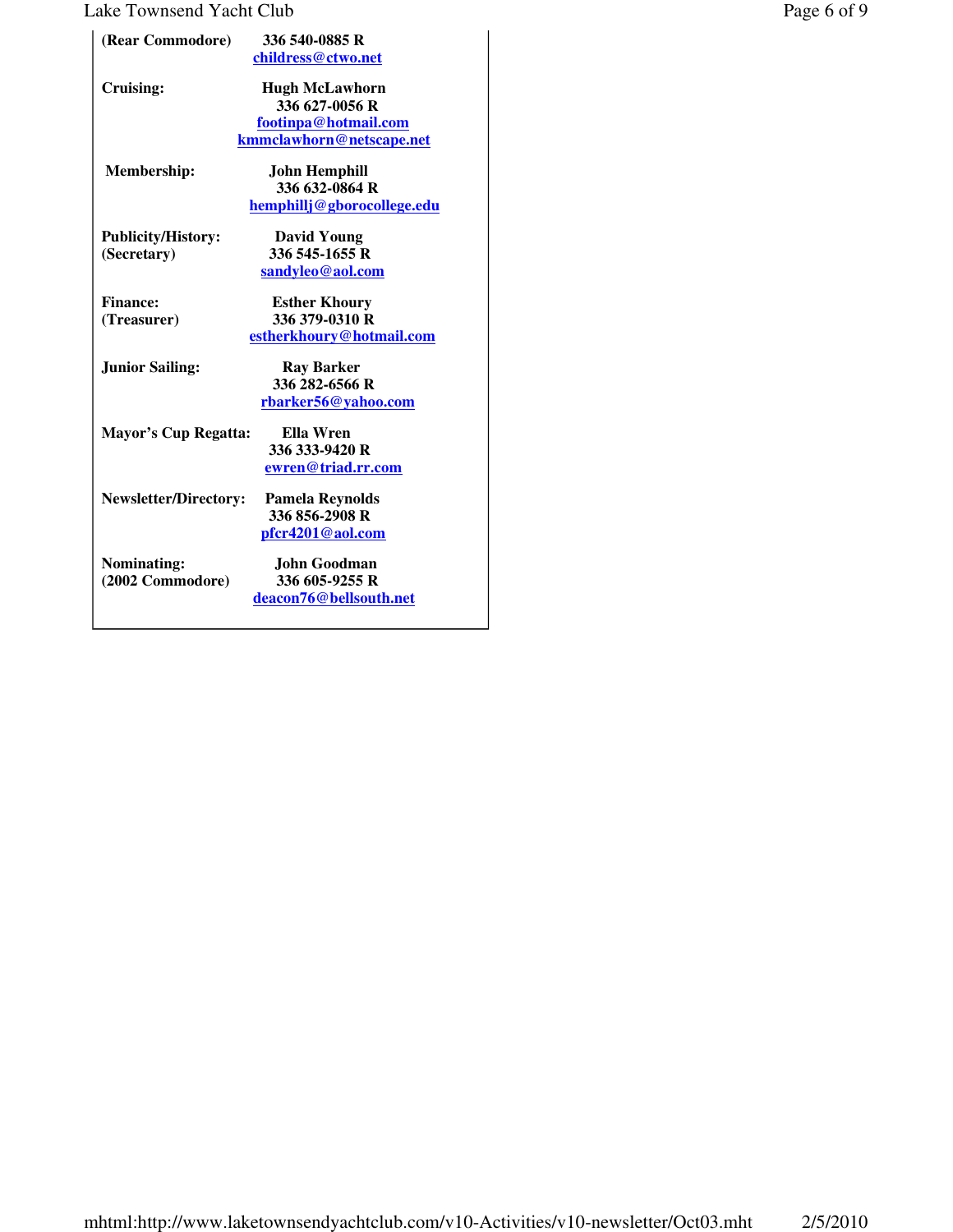Lake Townsend Yacht Club Page 7 of 9

# Call People. Go Sailing

In an effort to involve more sailors in the Club's Racing Program, we're going to start publishing this "Available to Crew" list in each newsletter. The people listed have taken our Learn to Sail class or have other previous sailing experience and are all looking to get more time on the water. So, if you have a boat and would like to participate in the Summer Race Series (starting this month) why don't you call one of these folks for your crew? If you'd like to add your name to the list, contact David Young at 545-1655 or sandyleo@aol.com.

## Available To Crew

| Name                      | Home Phone   | Work Phone        |
|---------------------------|--------------|-------------------|
| <b>Bill Byrd</b>          | 336-635-1926 |                   |
| Chip Cromartie            | 336-601-0464 | 336-274-3559      |
| Randy Crum                | 336-375-6465 | 336-335-6724      |
| Geoffrey Gregg            | 336-643-8258 | 336-253-7071      |
| Lewis Johnson             | 336-656-4971 | 336-334-3448      |
| Ches Kennedy              | 336-545-9697 | 336-272-9388      |
| Joan Kramer               | 336-272-6183 |                   |
| Paul/Jean Leslie          | 336-668-2874 | 336-272-7102 x276 |
| Christopher Marriott      | 336-540-9055 | 336-323-0092      |
| Jeff McClintock           | 336-323-0714 | 336-375-0234      |
| Lawrence Miller           | 919-460-4683 | 919-606-0857      |
| Debbie Nokovich           | 336-286-5320 | 336-727-5022      |
| Ralph Nuckols             | 336-282-3269 | 434-797-6354      |
| Pamela Reynolds           | 336-856-2908 | 336-832-7484      |
| Derek Robinson            | 336-584-7281 | 336-227-6211      |
| Jeff Taylor               | 336-674-3887 | 336-9544364       |
| Bob Wagner & Marie Hopper | 336-375-3861 |                   |

# **Racing Results – October**

| Boat               | Skipper             | Race $# 1$ | Race $#2$ | Total | Cum. Results |
|--------------------|---------------------|------------|-----------|-------|--------------|
| <b>ISTP 007</b>    | A. WOLF             | --         | --        | --    | 67           |
| ISTP <sub>42</sub> | <b>E. RASMUSSEN</b> | O          |           |       |              |
| <b>ISTP 2001</b>   | F. MELDAU           | --         |           |       | 55           |
| <b>ISTP 1776</b>   | G. MOORE            | $-$        | $- -$     | $- -$ | 44           |
| ISTP 2450          | D. DUFF             |            |           |       | 33           |
| ISTP 1027          | <b>J. RASMUSSEN</b> | 4          |           |       | 35           |
| <b>ISTP 2050</b>   | K. SWIGER           | --         | --        | $- -$ | 14           |
| <b>ISTP 186</b>    | <b>J.P. AYERS</b>   |            |           |       | 24           |

**Saturday, Oct 4th, 2003 – Isotope Fleet**

### **Saturday, Oct 4th, 2003 – Flying Scot Fleet**

| <b>Boat</b>      | Skipper           | Race $# 1$ | Race # 2 | Total | Cum. Results |
|------------------|-------------------|------------|----------|-------|--------------|
| <b>FSCT 4043</b> | J. HEMPHILL       |            |          |       |              |
| <b>FSCT 1939</b> | <b>B. MOATES</b>  |            |          |       | 40           |
| <b>FSCT 2252</b> | D. YOUNG          |            |          |       | 40           |
| <b>FSCT</b>      | <b>J. RUSSELL</b> | $- -$      | $- -$    | $- -$ |              |
| <b>FSCT 801</b>  | M. DELANEY        | $- -$      | $- -$    | $- -$ |              |

### **Saturday, Oct 4th, 2003 – Tanzer Fleet**

| $Du$ , $Du$ , $Du$ , $Du$ , $Du$ , $Du$ , $Du$ , $Du$ , $Du$ , $Du$ , $Du$ , $Du$ , $Du$ , $Du$ , $Du$ , $Du$ , $Du$ , $Du$ , $D$ |           |            |          |       |              |  |
|-----------------------------------------------------------------------------------------------------------------------------------|-----------|------------|----------|-------|--------------|--|
| Boat                                                                                                                              | Skipper   | Race $# 1$ | Race # 2 | Total | Cum. Results |  |
| TNZ 1146                                                                                                                          | H. BODMAN |            |          |       | 39           |  |
| TNZ 1440                                                                                                                          | E. KHOURY | $- -$      | $- -$    | $- -$ | 20           |  |
| TNZ 1427                                                                                                                          | P. THORN  | $- -$      | $- -$    | $- -$ |              |  |
|                                                                                                                                   |           |            |          |       |              |  |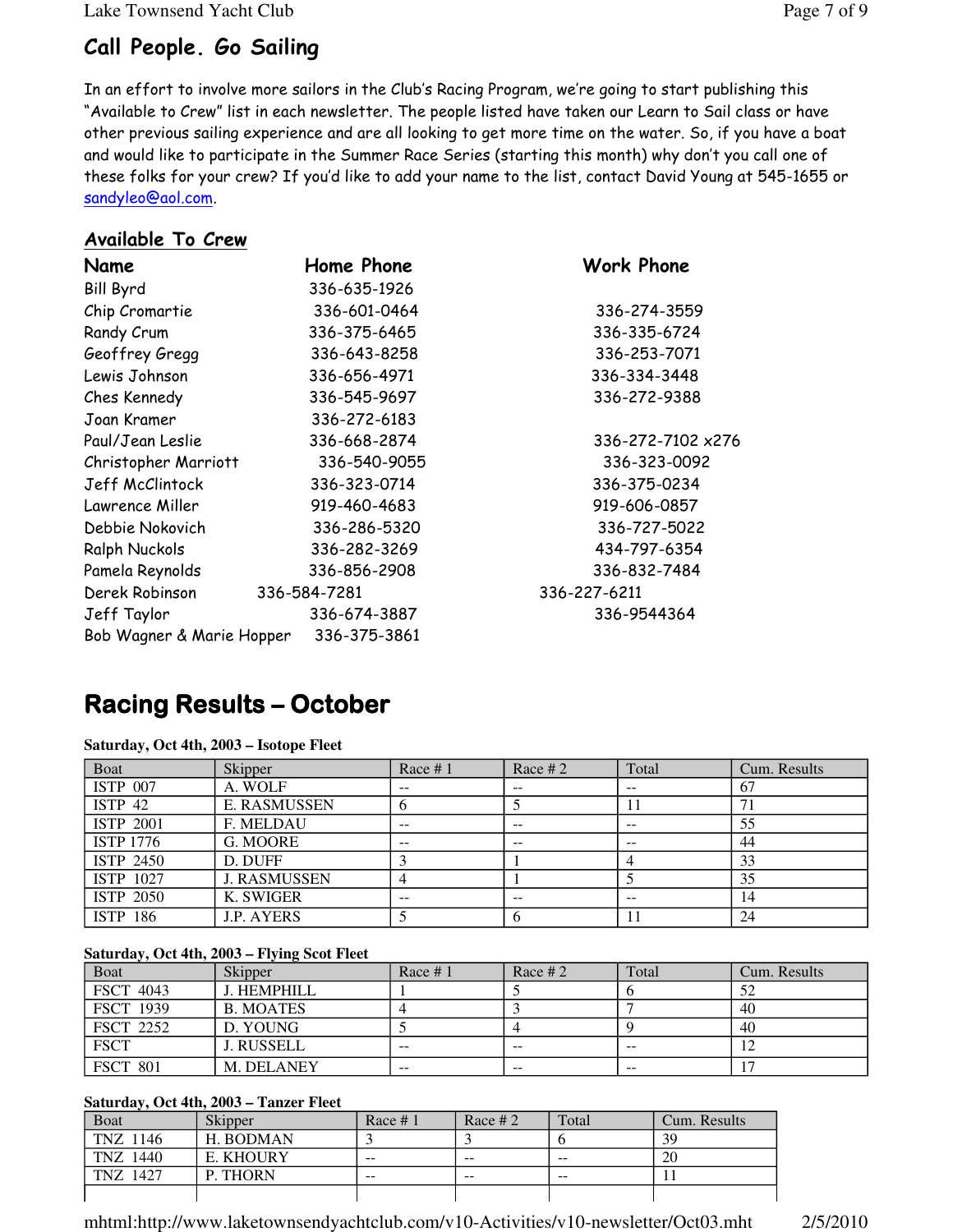## Lake Townsend Yacht Club Page 8 of 9

| 240<br>m<br>∠  | NK<br>H.      | $- -$ | $- -$ | $- -$ |  |
|----------------|---------------|-------|-------|-------|--|
| 520<br>m       |               | $- -$ | $- -$ | $- -$ |  |
| 700<br>m<br>эс | <b>TRKMAN</b> | $- -$ | $- -$ | $- -$ |  |

## **Saturday, Oct 4th, 2003 – Monohull Fleet / Green Division**

| Boat               | Skipper           | Race $#1$         | Race $#2$ | Total                    | Cum. Results |
|--------------------|-------------------|-------------------|-----------|--------------------------|--------------|
| LI 10386           | <b>K. WARREN</b>  | --                | --        | $- -$                    | 45           |
| <b>BUC 2803</b>    | <b>B. GROSSIE</b> | $\qquad \qquad -$ | --        | $\qquad \qquad -$        | 16           |
| F5 2947            | T. CLARK          | $- -$             | --        | $- -$                    | 14           |
| MBYTE 177          | J. GOODMAN        | --                | --        | --                       | 12           |
| MIR5.5 403         | <b>G. BAGEANT</b> | $- -$             | $- -$     | $\overline{\phantom{m}}$ | <sub>0</sub> |
| <b>LASE 145189</b> |                   | $- -$             | --        | $- -$                    | 10           |
| LASE 142637        |                   | --                | --        | --                       |              |
| VGD 125            | G. GOODEN         | --                | $- -$     | $- -$                    | Q            |
| MC-SC 982          | <b>B. GATES</b>   | 3                 |           | 6                        | 12           |
| <b>MC-SC 1114</b>  |                   |                   |           |                          |              |

#### **Saturday, Oct 4th, 2003 – Monohull Fleet / White Division**

| Boat            | Skipper           | Race $# 1$ | Race $#2$         | Total        | Cum. Results |
|-----------------|-------------------|------------|-------------------|--------------|--------------|
| NPT16 555       | <b>B. BYRD</b>    |            |                   | <sub>(</sub> | 39           |
| CAP142          | R. CORDON         | --         | --                | $- -$        | 37           |
| <b>KITE</b>     | <b>B. SNIDER</b>  | $- -$      | $- -$             | $- -$        | 27           |
| NPT17 205       | <b>G. JOHNSON</b> | $- -$      | --                | $- -$        | 12           |
| <b>JAV 4100</b> | <b>B. SNIDER</b>  | --         | $- -$             | $- -$        |              |
| PICO purple     | P. LEONARD        | --         | $\qquad \qquad -$ | $- -$        |              |
| AQFN y&b        | C. STAFFORD       | --         | --                | $- -$        |              |
| PRS18 327       | <b>B. GROSSIE</b> | $- -$      | $\qquad \qquad -$ | $- -$        | 10           |
| DS 289          | D. RAPER          |            |                   | 8            |              |

#### **Sunday, Oct 5th, 2003 – Isotope Fleet**

| Boat               | Skipper             | Race $#1$ | Race # $2$ | Total | Cum. Results |
|--------------------|---------------------|-----------|------------|-------|--------------|
| ISTP <sub>42</sub> | <b>E. RASMUSSEN</b> |           |            | O     | 72           |
| ISTP 1027          | <b>J. RASMUSSEN</b> |           |            |       | 39           |
| <b>ISTP 1776</b>   | G. MOORE            | --        | $- -$      | $- -$ | 42           |
| <b>ISTP 2450</b>   | D. DUFF             | --        | $- -$      | $- -$ | 31           |
| ISTP 2050          | K. SWIGER           |           | $- -$      | --    |              |
| <b>ISTP 927</b>    | <b>F. MELDAU</b>    |           |            |       | 31           |
| <b>ISTP 007</b>    | A. WOLF             |           |            | --    |              |
| <b>ISTP 186</b>    | <b>J.P. AYERS</b>   |           |            |       | 22           |

#### **Sunday, Oct 5th, 2003 – Flying Scot Fleet**

| <b>Boat</b>      | Skipper          | Race # $1$ | Race # 2 | Total | Cum. Results |
|------------------|------------------|------------|----------|-------|--------------|
| <b>FSCT 1939</b> | <b>B. MOATES</b> |            |          |       |              |
| <b>FSCT 4043</b> | J. HEMPHILL      |            |          |       | 44           |
| <b>FSCT 2252</b> | D. YOUNG         |            |          |       |              |
| <b>FSCT 2262</b> | C. WREN          | $- -$      | $- -$    | $- -$ | 16           |
| <b>FSCT 2300</b> | . RUSSELL        | $- -$      | $- -$    | $- -$ |              |

#### **Sunday, Oct 5th, 2003 – Monohull Fleet / Green Division**

| Boat             | Skipper           | Race $# 1$ | Race $#2$ | Total | Cum. Results |
|------------------|-------------------|------------|-----------|-------|--------------|
| MC-SC 1114       | R. BOUKNIGHT      | $- -$      | --        | --    | 20           |
| TNZ 1146         | H. BODMAN         | 3          | 4         |       | 42           |
| LI 14932         | <b>K. WARREN</b>  | 4          |           |       | 47           |
| MIR5.5 403       | G. BAGEANT        |            | --        | --    | 6            |
| <b>BUC 2803</b>  | <b>B. GROSSIE</b> |            | --        | --    | 12           |
| <b>MBYT 177</b>  | J. GOODMAN        | $- -$      | --        | $- -$ | 13           |
| F <sub>5</sub>   | T. CLARK          | $- -$      | $- -$     | $- -$ | 12           |
| <b>TNZ 738</b>   | <b>KIRKMAN</b>    | $- -$      | $- -$     | $- -$ | 8            |
| TNZ 1529         | L. MILLER         | --         | --        | --    | 6            |
| VGD 125          | G. GOODEN         | $- -$      | $- -$     | $- -$ | 11           |
| <b>MC-SC 982</b> | <b>B. GATES</b>   | --         | --        |       |              |

#### **Sunday, Oct 5th, 2003 – Monohull Fleet / White Division**

 $\overline{\phantom{0}}$ 

 $\mathbf{r}$ 

┯